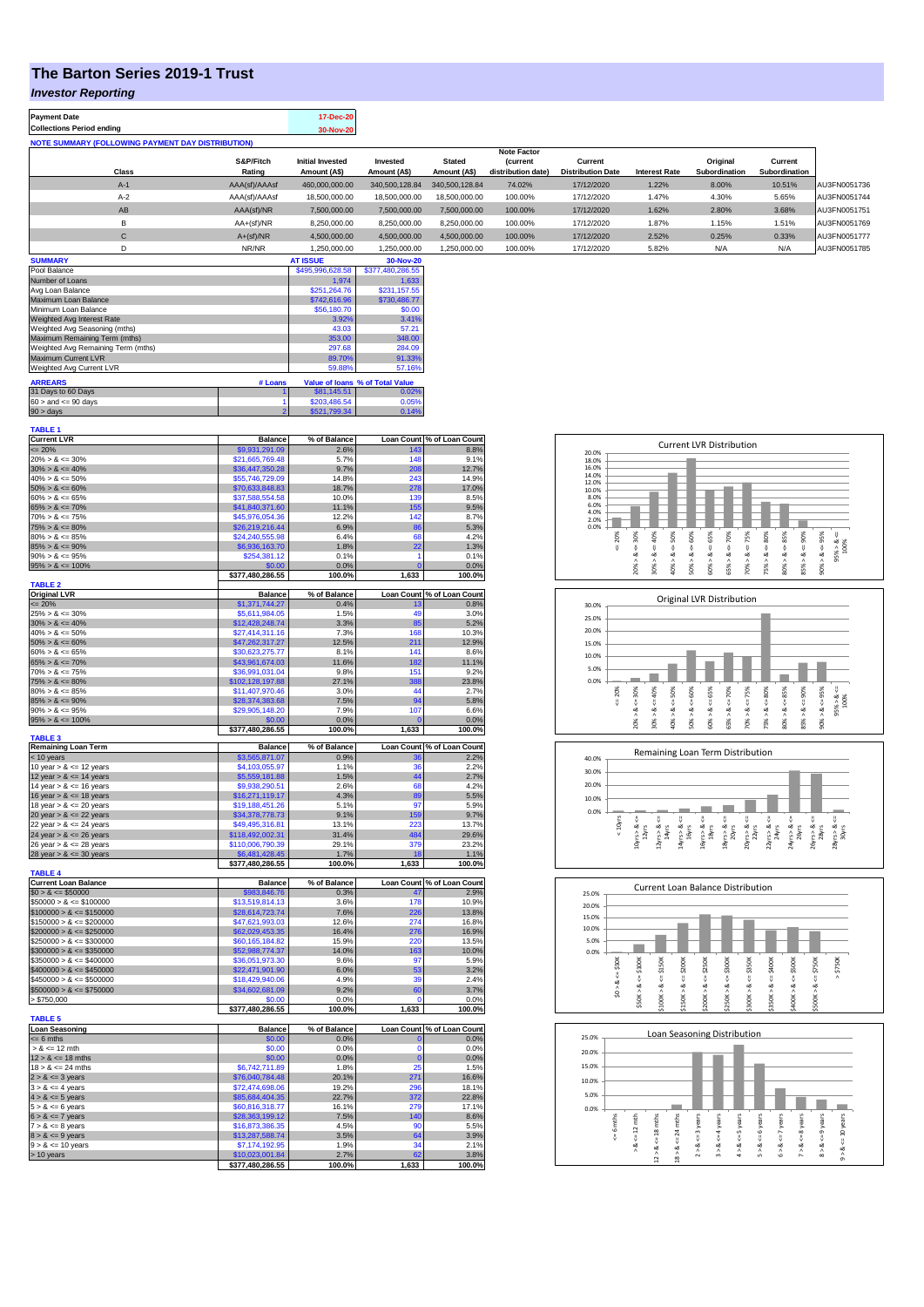# **The Barton Series 2019-1 Trust**

### *Investor Reporting*

| <b>Payment Date</b>                                               | 17-Dec-20                          |                          |                   |                                     |
|-------------------------------------------------------------------|------------------------------------|--------------------------|-------------------|-------------------------------------|
| <b>Collections Period ending</b><br>TABLE <sub>6</sub>            |                                    | 30-Nov-20                |                   |                                     |
| Postcode Concentration (top 10 by value)                          | <b>Balance</b>                     | % of Balance             | <b>Loan Count</b> | % of Loan Count                     |
| 2611                                                              | \$7,732,973.62                     | 2.0%                     | 25                | 1.5%                                |
| 2914                                                              | \$7,445,208.79                     | 2.0%                     | 24                | 1.5%                                |
| 2615<br>5114                                                      | \$6,790,817.93<br>\$5,998,510.04   | 1.8%<br>1.6%             | 30<br>29          | 1.8%<br>1.8%                        |
| 5162                                                              | \$5,711,330.25                     | 1.5%                     | 32                | 2.0%                                |
| 2620                                                              | \$5,118,709.82                     | 1.4%                     | 20                | 1.2%                                |
| 2617                                                              | \$4,919,047.05                     | 1.3%                     | 19                | 1.2%                                |
| 2905                                                              | \$4,884,197.83                     | 1.3%                     | 20                | 1.2%                                |
| 5108<br>2650                                                      | \$4,735,313.54<br>\$4,524,425.22   | 1.3%<br>1.2%             | 31<br>23          | 1.9%<br>1.4%                        |
|                                                                   |                                    |                          |                   |                                     |
| <b>TABLE 7</b><br><b>Geographic Distribution</b>                  | <b>Balance</b>                     | % of Balance             |                   | Loan Count % of Loan Count          |
| <b>Australian Capital Territory</b>                               | \$67,723,027.56                    | 17.9%                    | 266               | 16.3%                               |
| New South Wales                                                   | \$53,079,342.10                    | 14.1%                    | 219               | 13.4%                               |
| Northern Territory                                                | \$1,015,673.22                     | 0.3%                     | з                 | 0.2%                                |
| Queensland                                                        | \$4,760,533.04                     | 1.3%<br>43.6%            | 18                | 1.1%                                |
| South Australia<br>Tasmania                                       | \$164,523,078.70<br>\$817,186.22   | 0.2%                     | 812<br>4          | 49.7%<br>0.2%                       |
| Victoria                                                          | \$18,897,907.46                    | 5.0%                     | 59                | 3.6%                                |
| Western Australia                                                 | \$66,663,538.25                    | 17.7%                    | 252               | 15.4%                               |
|                                                                   | \$377,480,286.55                   | 100.0%                   | 1,633             | 100.0%                              |
| <b>TABLE 8</b><br>Metro/Non-Metro/Inner-City                      | <b>Balance</b>                     | % of Balance             |                   | Loan Count % of Loan Count          |
| Metro                                                             | \$293,850,078.31                   | 77.8%                    | 1252              | 76.7%                               |
| Non-metro                                                         | \$79,704,170.34                    | 21.1%                    | 366               | 22.4%                               |
| Inner city                                                        | \$3,926,037.90<br>\$377,480,286.55 | 1.0%                     | 15                | 0.9%                                |
| <b>TABLE 9</b>                                                    |                                    | 100.0%                   | 1,633             | 100.0%                              |
| <b>Property Type</b>                                              | <b>Balance</b>                     | % of Balance             |                   | Loan Count % of Loan Count          |
| <b>Residential House</b>                                          | \$343,970,516.06                   | 91.1%                    | 1476              | 90.4%                               |
| <b>Residential Unit</b>                                           | \$30,545,989.14                    | 8.1%                     | 143               | 8.8%                                |
| Rural<br>Semi-Rural                                               | \$0.00<br>\$0.00                   | 0.0%<br>0.0%             | $\bf{0}$<br>0     | 0.0%<br>0.0%                        |
| <b>High Density</b>                                               | \$2,963,781.35                     | 0.8%                     | 14                | 0.9%                                |
|                                                                   | \$377.480.286.55                   | 100.0%                   | 1,633             | 100.0%                              |
| TABLE 10<br><b>Occupancy Type</b>                                 | <b>Balance</b>                     | % of Balance             |                   | Loan Count % of Loan Count          |
| Owner Occupied                                                    | \$332,411,444.93                   | 88.1%                    | 425               | 87.3%                               |
| Investment                                                        | \$45,068,841.62                    | 11.9%                    | 208               | 12.7%                               |
|                                                                   | \$377,480,286.55                   | 100.0%                   | 1,633             | 100.0%                              |
| TABLE 11<br><b>Employment Type Distribution</b>                   | <b>Balance</b>                     | % of Balance             | <b>Loan Count</b> | % of Loan Count                     |
| Contractor                                                        | \$4,679,149.55                     | 1.2%                     | 16                | 1.0%                                |
| Pay-as-you-earn employee (casual)                                 | \$13,882,066.36                    | 3.7%                     | 68                | 4.2%                                |
| Pay-as-you-earn employee (full time)                              | \$279,258,514.61                   | 74.0%                    | 1172              | 71.8%                               |
| Pay-as-you-earn employee (part time)                              | \$33,602,324.90                    | 8.9%<br>7.0%             | 155<br>108        | 9.5%<br>6.6%                        |
| Self employed<br>No data                                          | \$26,556,440.28<br>\$19,501,790.85 | 5.2%                     | 114               | 7.0%                                |
| <b>Director</b>                                                   | \$0.00                             | 0.0%                     | $\mathbf 0$       | 0.0%                                |
|                                                                   | \$377,480,286.55                   | 100.0%                   | 1,633             | 100.0%                              |
| <b>TABLE 12</b><br><b>LMI Provider</b>                            | <b>Balance</b>                     | % of Balance             |                   | Loan Count % of Loan Count          |
| QBE                                                               | \$351,282,271.68                   | 93.1%                    | 1536              | 94.1%                               |
| Genworth                                                          | \$26,198,014.87                    | 6.9%                     | 97                | 5.9%                                |
| <b>TABLE 13</b>                                                   | \$377,480,286.55                   | 100.0%                   | 1,633             | 100.0%                              |
| Arrears                                                           | <b>Balance</b>                     | % of Balance             |                   | Loan Count % of Loan Count          |
| <= 0 days                                                         | \$373,442,066.15                   | 98.9%                    | 1618              | 99.1%                               |
| $0 >$ and $\leq$ 30 days                                          | \$3,231,789.01                     | 0.9%                     | 11                | 0.7%                                |
| $30 >$ and $\leq 60$ days<br>$60 >$ and $\lt = 90$ days           | \$81,145.51<br>\$203,486.54        | 0.0%<br>0.1%             | 1<br>1            | 0.1%<br>0.1%                        |
| 90 > days                                                         | \$521,799.34                       | 0.1%                     | 2                 | 0.1%                                |
|                                                                   | \$377,480,286.55                   | 100.0%                   | 1,633             | 100.0%                              |
| TABLE 14                                                          |                                    |                          |                   |                                     |
| <b>Interest Rate Type</b><br>Variable                             | <b>Balance</b><br>\$309,268,999.91 | % of Balance<br>81.9%    | 1348              | Loan Count % of Loan Count<br>82.5% |
| Fixed                                                             | \$68,211,286.64                    | 18.1%                    | 285               | 17.5%                               |
|                                                                   |                                    |                          |                   |                                     |
| <b>TABLE 15</b>                                                   |                                    |                          |                   |                                     |
| <b>Weighted Ave Interest Rate</b><br><b>Fixed Interest Rate</b>   | <b>Balance</b><br>3.43%            | <b>Loan Count</b><br>285 |                   |                                     |
|                                                                   |                                    |                          |                   |                                     |
| <b>TABLE 16</b>                                                   |                                    |                          |                   |                                     |
| COVID-19 Impacted Loan                                            | Impacted (#)                       | Impacted (%)             | Impacted (\$)     |                                     |
|                                                                   |                                    | 0.18%                    | \$1,049,260.51    |                                     |
| <b>TABLE 16</b>                                                   |                                    |                          |                   |                                     |
| Foreclosure, Claims and Losses (cumulative)                       | <b>Balance</b>                     | <b>Loan Count</b>        |                   |                                     |
| Properties foreclosed                                             | \$0.00                             |                          |                   |                                     |
| Claims submitted to mortgage insurers                             | \$0.00                             | $\Omega$                 |                   |                                     |
| Claims paid by mortgage insurers<br>loss covered by excess spread | \$0.00<br>\$0.00                   | $\bf{0}$<br>0            |                   |                                     |
| Amount charged off                                                | \$0.00                             |                          |                   |                                     |



Please note: Stratified data excludes loans where the collateral has been sold and there is an LMI claim pending.